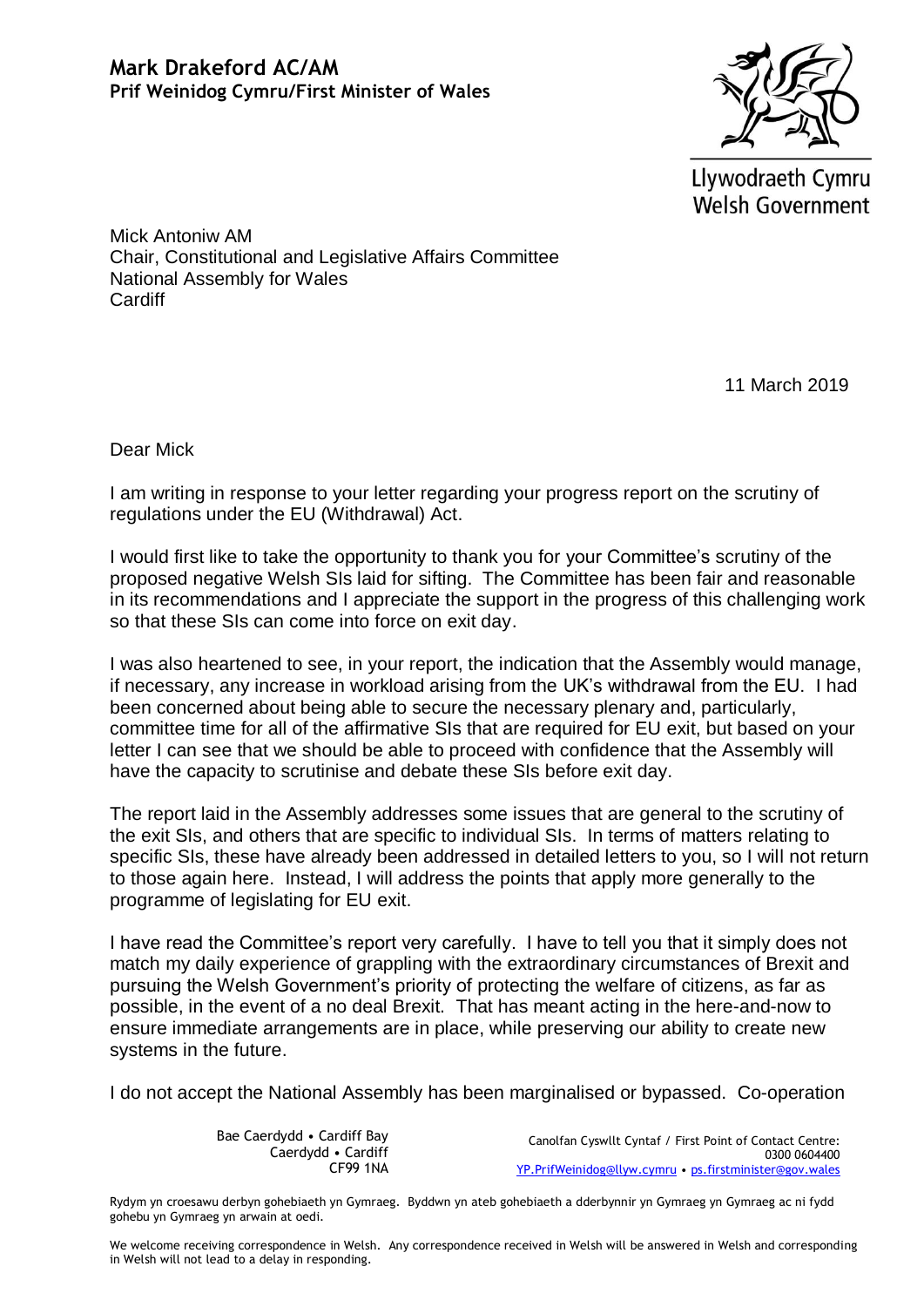with the UK Government in order to deliver an operable statute book, rather than marginalisation, is what has been happening. The context here is that, as you know, we are still having to work on the basis that 'no deal' is a real possibility. In July 2018 we were all working to a timetable in which the UK Government said it would reach an agreement at the October European Council, and that would have meant that much of the legislation could have been deferred to the transition period. As it is we have had to shoehorn it all into a highly compressed timescale. This is an unprecedented legislative exercise. The Welsh Government, or indeed the other Devolved Administrations, has never attempted anything on this scale since devolution began. Never has an entire Member State left the EU and a legislative exercise on this scale in the UK, in such a compressed time period, has probably never happened before.

The Report suggests that the Committee does not share this view, or our concern as to whether or not we have a functioning statute book on 30 March if No Deal really does happen.

I also reject the assertion that the Welsh Government has been complicit in a reduction in legislative competence through the use of concurrent powers. You will know that there has been an exchange of Ministerial correspondence with the Wales Office about a s109 Order to address the unintended restrictions on the Assembly's competence created by powers conferred in EU Exit SIs, and other legislation, which engage paragraphs 8, 10 and 11 of Schedule 7B of the Government of Wales Act. Officials are examining the issue in detail and considering how it can best be resolved. In the meantime, we operate within the law as it stands today.

More broadly, as the Committee knows, leaving the EU will mean that the UK will have to operate in a different way internally. Transferring functions to be exercised within the UK rather than on an international basis will inevitably mean that the UK Government and the Devolved Administrations will need to find new ways of working in order to manage these functions. There is a broader constitutional debate to be had than simply the future operation of Schedule 7B – a debate for which the Welsh Government has consistently called, at UK level

The report contains some detailed criticisms of the written statements issued under SO30C. The Committee has been diligent in writing to the Welsh Government about concerns with specific written statements. The templates and guidance issued to the officials preparing SO30C statements have been revised.

It has, however, become clear that we have a different understanding of the purpose of these written statements. Our interpretation of SO30C was that the purpose of these written statements was to notify the National Assembly that EU Exit SIs had been laid in Parliament. Members could then consider the SIs (and the supporting documents) laid in Parliament as they wished. Our approach has therefore been to provide a notification which brings the salient points of each SI to the attention of the Assembly. The contents of our statements relate to the requirements set out in SO30C.3, which itself originates from your Committee's report of July 2018 and recommendations 7 and 8 in particular.

It would appear from correspondence and the Committee's progress report that the Committee Members are more concerned with scrutinising the Welsh Ministers' rationale for giving consent and in scrutinising the Statements, rather than the SIs themselves. I had assumed that the SIs and EMs to which the notifications refer would be of more interest to Members, and the Statements have been drawn up accordingly.

Indeed, SO30C is very specific that the written statement is a notification, and has a clear list of points that the written statement must include. These changes to Standing Orders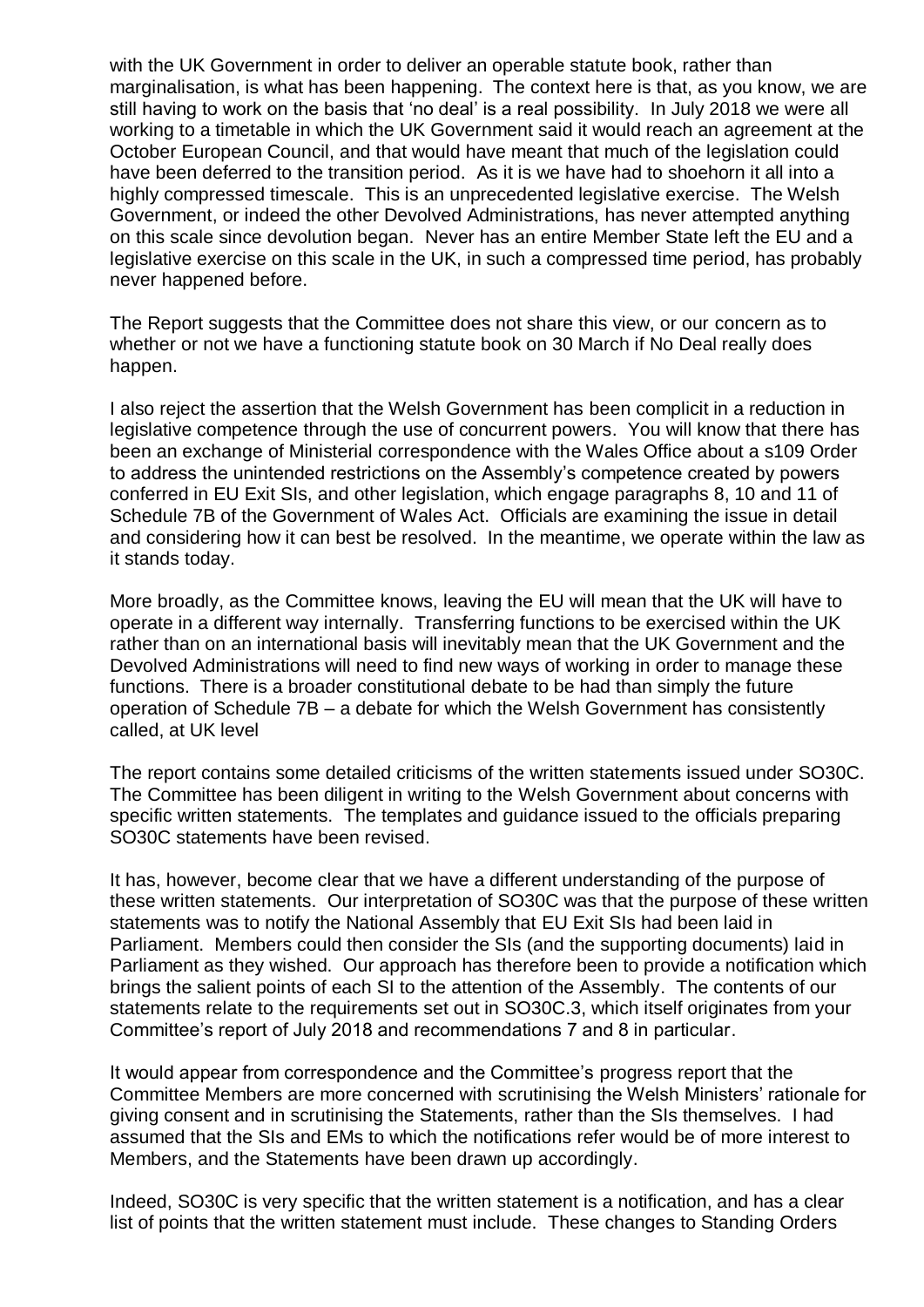were discussed at length between Welsh Government officials and Assembly clerks over last summer, with a shared understanding that these written statements were to notify Assembly Members of SIs laid in Parliament, rather than to convey a detailed policy rationale for the giving of consent. If it had been foreseen that the Committee would wish to take that approach, SO30C could have been worded differently and could have required that the statement included the information that would facilitate that approach (such as an overview of the policies within the SIs, a justification of why a UK approach was preferred over a Welsh approach etc).

I hope, following the action taken regarding the templates and guidance for officials, SO30C statements are now providing the Committee with the information that supports the approach to scrutiny that it has chosen to take, though we have been following the procedures agreed with the Assembly last summer.

I have noted that the Committee would prefer the Welsh Ministers to lay motions for all Statutory Instrument Consent Memorandums.

Standing Orders make it clear that it is the choice of Ministers or Members to lay a motion. That Suzy Davies AM was able to lay a motion to debate the Marine Environment SICM indicates that the Standing Orders are operating as intended. As I indicated above, as your report states that the Assembly would, if necessary, have been able "to manage any increase in workload" arising from Brexit, I am encouraged that Assembly Members would have the resources at their disposal to draft a memorandum and lay a motion in the Assembly if they felt that this was essential.

I note that the Committee feels the balance between Welsh SIs and UK SIs is not right. That is a matter of judgement. It is a matter of fact that we have communicated consistently since September 2018 that we anticipate around 150 EU Exit SIs to be made in Parliament in areas devolved to Wales and around 50 EU Exit SIs to be laid in the National Assembly. Those projected numbers, for both UK and Welsh SIs, have since declined, but only very slightly, as the process has developed. The Committee might not agree with the balance but it cannot have been surprised at it.

It should also not be a surprise to the Committee that the UK EU Exit SIs have preceded the Welsh SIs, and so they will have inevitably seen more UK SIs than Welsh SIs at the start of the scrutiny period. We have been very clear from the beginning of the process that almost all the Welsh SIs are interdependent with the UK SIs and cannot be laid ahead of them.

We have a difference of view about the consistency between the course of action taken by Welsh Ministers and the provisions of the Intergovernmental Agreement. The SIs to which we have consented do not make new policies. Rather they put existing approaches on to a domestic footing. In each case the approach taken is to ensure that the underlying policy remains in place, through agreement with the UK Government. Therefore, even if there are policy choices being made, these are limited to what is necessary to ensure the law operates successfully on exit day.

To give an example, EU law may currently stipulate that a particular function is to be exercised by an EU institution. Evidently, after the UK has left the EU the institution in question will no longer exercise that function in relation to the UK.

A decision is necessary to identify a domestic equivalent to the EU body. The Committee appear to regard this as a policy choice. It is clearly not. The policy is to locate a function with a responsible body. The identification of that body is the mechanical expression of that policy, which remains consistent throughout.